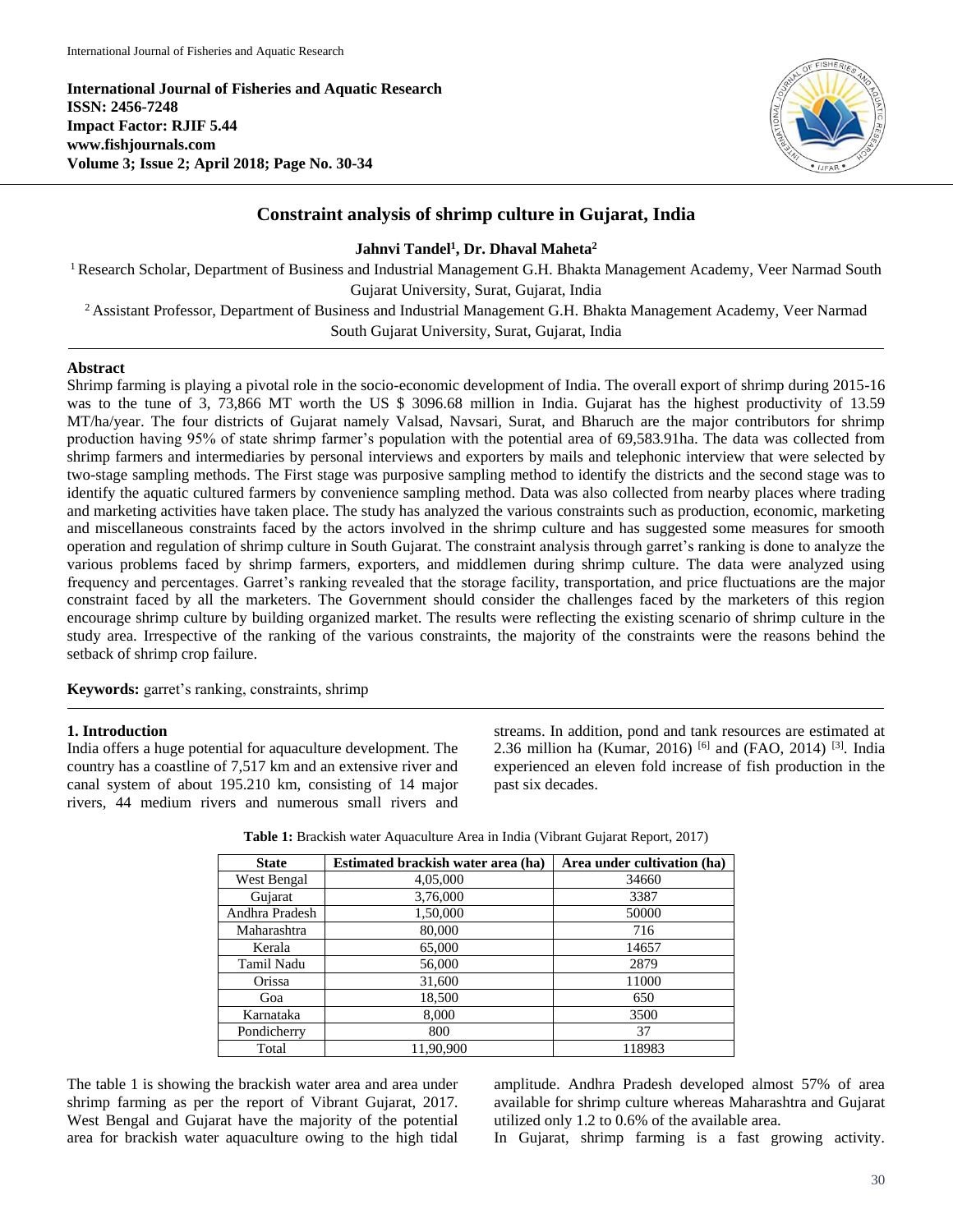Currently approximately 15,000 ha are used for brackish water shrimp production and the land available for this industry could be up to 376,000 ha as per the surveyed data. The main districts are Valsad, Navsari, Surat and Bharuch, of which Surat is the foremost brackish aquaculture district. Further opportunities exist in Bhavnagar and Jamnagar region. Since the entire coastal land belongs to the government, actors need to obtain a lease to initiate production. This is a lengthy process. For a farmer only five hectares of land is allowed. Companies need 50 ha however to make the production economically viable however. Companies are therefore engaged in contracting farmers. Leases are given for a period of 20 years after which the lease agreement can be extended for another 20 years. Hence the states heavily support the sector, which makes it interesting for investors to look for foreign expertise and technology. In view of this background, the present study was aimed to analyses various constraints of shrimp aquaculture in Gujarat state and an attempt was made to identify constraints.

### **2. Materials and Methods**

The present study was conducted in Valsad, Surat, Navsari and Valsad districts of Gujarat during the year of 2016-17. Two stage sampling method was used. First stage was purposively selected four districts namely Valsad, Navsari, Bharuch and Surat because of the highly potential area with cultivation and production. As they have coastline with abundant brackish water area is under shrimp culture and a majority of small –scale growers are prevalent, it was identified as the sampling division for the present study. Only these districts are developed in Gujarat. Why the rest of the coastal districts are not developing and those developed districts also not utilized their potential brackish water area, that's why the present study was undertaken to identify the problems. Second stage was to identify the aquatic cultured farmers by convenience sampling method in each district so as to get hands-on information about diversification of various existing problems. The sample consisted of 105 farmers, 2 exporters and 20 middlemen from South Gujarat region. All farmers have got the licenses from the Coastal Aquaculture Authority, Govt. of India, where majority of the shrimp cultivators are depending on shrimp aquaculture as their main livelihood.

The secondary data about area, production were taken from

the Department of Fisheries, MPEDA, CIBA, NAU of Gujarat. The primary data from the respondents were collected in 2016-17 year. Interview schedule with a well-structured questionnaire was used as a tool for the present study. A pilot study was also conducted prior to the present study.

Statistical Tools Used in the Study. The collected data was tabulated, scored, and analyzed using frequency, percentage and Garrett (1969) ranking technique using the following formula. Garrett's ranking technique was used.

# **Garrett's Ranking Technique**

In order to analyze the constraints faced by the producers at the production and marketing stage, and also to analyze any other constraints faced by them, the Garrett's ranking technique will use. Garrett's Ranking Technique gives the change of orders of constraints into numerical scores. The major advantage of this technique as compared to simple frequency distribution is that, constraints are arranged based on their importance from the point of view of the respondents. Hence, the same number of respondents with two or more constraints is given different ranks. Garrett's formula for converting ranks into percent will given by the following equation:

Percent Position = 
$$
100 * (R_{ij} - 0.5) / N_j
$$

Where,

 $R_{ij}$  = rank given for i<sup>th</sup> factor (constraint) by j<sup>th</sup> individual;

 $N_i$  = number of factors (constraints) ranked by  $i<sup>th</sup>$  individual.

The relative position of each rank will obtain from the above formula will convert into scores for each factor; scores of all individuals will add and then divide by the total number of respondents for the specific factor. Finally, mean scores for all the factors will arrange in descending order and the ranks will give.

# **3. Results & Discussions**

The results (Tab.2) showed that 4 constraints such as production constraints, marketing constraints, economic constraints and miscellaneous constraints are the major constraints which are playing significant role in the success of shrimp culture. All the identified 4 constrains had been influenced by another sub-component of the farming practices. All these constraints were analysed using frequency and percentage and ranking was given accordingly.

| <b>Constraints</b>                                       | <b>Frequency</b> | Percentage |
|----------------------------------------------------------|------------------|------------|
| <b>Production Constraints</b>                            |                  |            |
| Non availability of quality seeds                        | 43               | 33.86      |
| High cost of the seed                                    | 68               | 53.54      |
| Inadequate supply of hatchery seeds in the required time | 52               | 40.94      |
| Lack of adequate no. of nearby hatchery units            | 50               | 39.37      |
| High cost of feed                                        | 86               | 67.72      |
| Low quality of seed                                      | 65               | 51.18      |
| Knowledge about services of MPEDA/CAA                    | 32               | 25.20      |
| Less demand for smaller size shrimp                      | 67               | 52.76      |
| <b>Marketing Constraints</b>                             |                  |            |
| Lack of storage facilities                               | 83               | 65.35      |
| Lack of information on prices                            | 75               | 59.06      |
| Price fluctuations of shrimp                             | 62               | 48.82      |

**Table 2:** Constraints of shrimp farming in South Gujarat (n=127)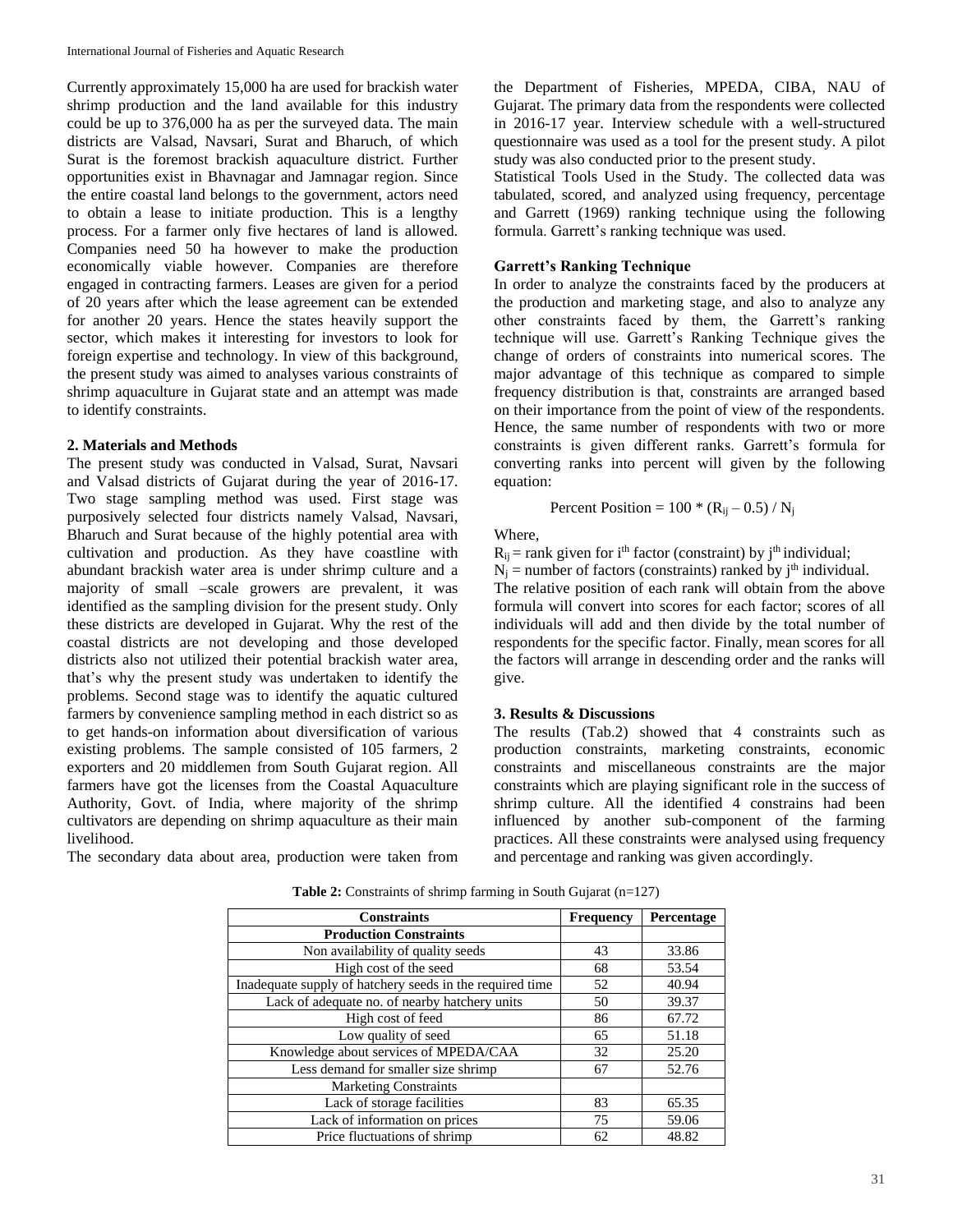| Distance from the market                   | 49 | 38.58 |
|--------------------------------------------|----|-------|
| Lack of Gov. support                       | 55 | 43.31 |
| Changes in the market trends               | 74 | 58.27 |
| Delay-approval of importing countries      | 45 | 35.43 |
| Lack of transportation facilities          | 39 | 30.71 |
| <b>Economic Constraints</b>                |    |       |
| Lack of funds for expansion                | 56 | 44.09 |
| delay in approval of bank loan             | 49 | 38.58 |
| High Interest rates                        | 72 | 56.69 |
| Insurance claims on loss                   | 63 | 49.61 |
| Financial issues for credit                | 69 | 54.33 |
| <b>Miscellaneous Constraints</b>           |    |       |
| Lack of information on technology          | 68 | 53.54 |
| Lack of regular training programmes        | 46 | 36.22 |
| Absence of skilled labours                 | 71 | 55.91 |
| Diseases of shrimp                         | 59 | 46.46 |
| Changes in international quality standards | 65 | 51.18 |

#### **Production Constraints**

The constraint analysis (Tab.2) of production showed that majority (67.72 %) of the respondents facing the constraints of high cost of feed data followed by high cost of seed (53.54%). The study emphasizes the importance of supply of low priced high quality shrimp feed with long shelf life. It is also necessary to improve the feed storage facilities at shrimp farms such as erecting cold storages at shrimp farms. It is also interesting to note that 52.76 % of respondents reported less demand for smaller size shrimp and (51.18 %) informed that, low quality of seed. It is clear that seed is playing success of any culture and stocking of a quality seed will improve the survival rate and also reduce the cost of shrimp production. It is necessary to establish good number hatchery units to the nearby shrimp farming sites. The lack of availability of quality seed is the major problem for sustainability of the shrimp farming and inadequate supply of required number of hatchery seed (40.94 %) within stipulated time. Disease outbreaks also appeared to be the major threat to shrimp farming. 39.37% respondents are facing the lack of adequate number of nearby hatchery units and 33.86% respondents have the issues of nonavailability of quality seeds. 25.20% respondents have knowledge about the services given by the govt. organizations of MPEDA/CAA. Very few of the respondents are using the services that would be much benefitted to shrimp farmers. It is clear evidence that Good Management Practices are important in order to yield more amount of marketable size counts as well good quality final product. The study also found the importance of outreach programmes to enable the shrimp grower informed about the advanced methods of shrimp farming.

#### **Marketing Constraints**

Majority of the respondents (65.35%) are facing lack of storage facilities. In South Gujarat area, there are only two working processing units in present which is not fulfilling all the produce of that region. So they need to sell at any cost to buyers in some situations. They are not able to store, also because of the higher storage charges. 59.06% respondents are not aware about the market prices because of illiteracy, lack of information etc. Some of them are dealing with the middlemen or commission agents. 58.27% respondents are thinking like so many changes in market trends like policy, rules of export, demands of shrimp etc. In recent times shrimp culture (48.82% respondents) is facing setback due to fluctuation of market prices even though good market is available for good count at global level. The fluctuations of shrimp prices and supply of adequate information to shrimp growers at regular intervals by the Govt., is the need of the hour so as to minimize the crop losses. The present study also revealed that (43.31%) reported lack of Govt. support, distance from the market (38.58%), delay/approval of importing countries (35.43%) and lack of transportation facilities (30.71%). The results are agreeing with the studies of Mohamed *et al*. (2013) [8], Koteswari *et al*. (2014) [5] , (Jagadeesh, 2015)<sup>[4]</sup> and (Chittem & Kunda, 2017)<sup>[1]</sup>. Koteswari *et al.*, (2014) <sup>[5]</sup> reported that all farmers were producing tonnes of shrimp but there is price fluctuation in the market for the produce which affects their income.

# **Economic constraints**

Majority of the respondents (56.69%) reported that high interest rates of bank loans. 54.33% respondents have financial issues of credit. Some of the small scales farmers have make some contracts with the middlemen or supplier of seeds and feeds for the credit. They buy seeds/feeds on credit on agreeing that produce should be selling out only with them. 49.61% respondents are having problem about the insurance on crop loss and lack of funds for expansion (44.09%) and delay in approval of bank loan (38.58%). Even majority of the farmers are not able to afford the amount of insurance. The Govt. has to make appropriate crop insurance policies to shrimp culture in the similar lines of agriculture and allied sectors. The results are agreeing with the studies of (Mohamed *et al*. 2013) [3], (Koteswari *et al*. 2014) [5] and (Jagadeesh, 2015) [4]. (Kumaran, Ravichandran, Gupta, & Nagavel, 2003) [7], and (Vadher & Kapila, 2014), shrimp farming was successfully practiced in Andhra Pradesh and Gujarat, although with some constraints.

#### **Miscellaneous Constraints**

The shrimp culture in the present study area had been facing sever constraint about the non-availability of skilled labour (55.91%) during important operations such as stocking, harvesting, Mannering etc. These hired labours generally come from Bihar, Jharkhand and Orissa during culture period.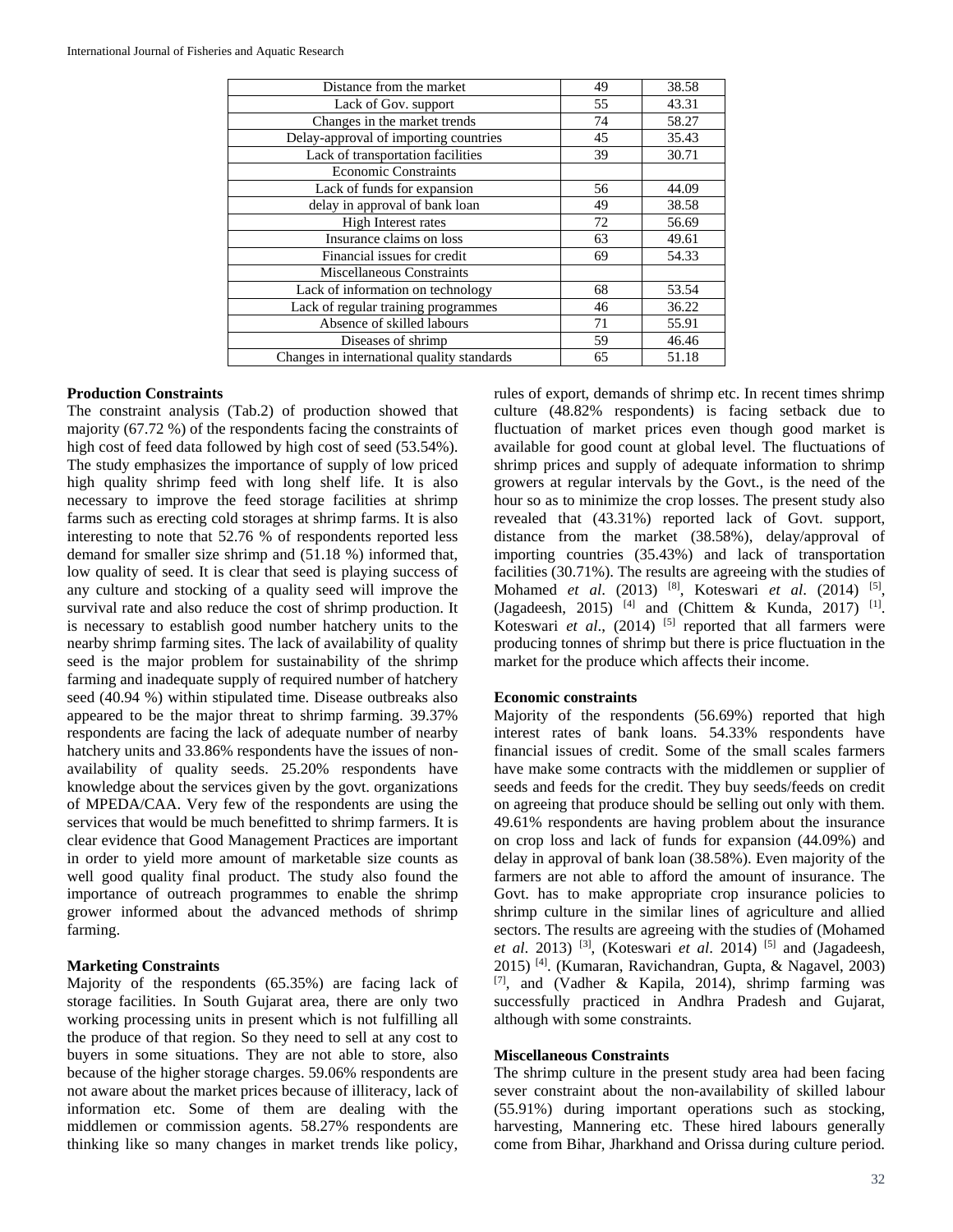The existing shrimp growers were also suffering from inadequacy of the family labour for their day to day activities. The present study had reconfirmed the earlier studies of demand of higher wages and non-availability of skilled man power. These problems have to be checked by fixing standard prices to the skilled workers/certified workers and appropriate policy has to be prepared by the Govt. Agencies for hiring and wage fixation for the labour in order utilize their services in the shrimp culture facilities. 53.54% respondents are not aware about the updated scientific information on technology and 51.18% changes in international quality standards. 46.46% respondents reported disease of shrimps. Prevalence of disease outbreaks in shrimp culture is receiving serious attention in recent times and resulting in crop failures. Majority of the respondents of the surveyed experiencing other than WSSV diseases such as Vibrio sp., white gut, white fecal matter, loose shell etc. The reasons behind the prevalence of diseases other than viral might be poor water quality management, high stocking densities and poor maintenance at Shrimp farming facilities. The results are agreeing with the studies of Mohamed *et al.* (2013) <sup>[3]</sup>, Koteswari *et al.* (2014)<sup>[5]</sup> and (Jagadeesh, 2015)<sup>[4]</sup>. Disease is the major limiting factor faced by the shrimp farmers and it has become the most burning and threatening issue for shrimp farming communities. 36.22% respondents are feeling lack of regular training programmes. Shrimp aquaculture has contributed significantly in employment generation and infrastructure development of the coastal community and overall development of coastal areas.

#### **Ranking of Constraints in Shrimp Culture**

The data were analyzed using 'Garrett (1969) method of ranking' for all the listed constraints and depicted in Table 2 and depicted in Table 3. The results showed that out of the total farmer's, exporters and middlemen surveyed High cost of feed (rank-1) was opted as the major constraint, followed by other constraints such as lack of storage facilities (rank-2), High Interest rates (rank-3), Absence of skilled labours constraint (rank-4), Lack of information on prices (rank-5), High cost of the seed (rank-6), Changes in the market trends (rank-7), Financial issues for credit (rank-8), Lack of information on technology (ranking-9), Less demand for smaller size shrimp (rank-10), Low quality of feed (rank-11) and Price fluctuations of shrimp (rank-12). The ranking of constraints could be utilized for prioritization of constraints in order to make immediate steps on priority basis to address the specific constraint. Even though 12 ranks were opted for each constraints, but all the constraints were playing equal importance in most of the shrimp farms in the study area as the majority of the farmers were experiencing the either of these constraints irrespective of their rank. The increase of wages of labour used in the shrimp farming operations and fluctuations of shrimp prices were also the major hurdles perceived by the shrimp growers in the study area. It might be the similar situation prevailed in all the shrimp growing places of rest of the area.

| <b>Table 3:</b> Garret's ranks and scores on Constraints encountered by |  |  |  |  |
|-------------------------------------------------------------------------|--|--|--|--|
| shrimp farmers                                                          |  |  |  |  |

| Sr. No. | <b>Constraints</b>                  | <b>Score</b> | Rank |
|---------|-------------------------------------|--------------|------|
|         | High cost of feed                   | 55.528       | 1    |
| 2       | Lack of storage facilities          | 53.591       | П    |
| 3       | <b>High Interest rates</b>          | 46.488       | Ш    |
| 4       | Absence of skilled labours          | 45.843       | IV   |
| 5       | Lack of information on prices       | 40.157       | V    |
| 6       | High cost of the seed               | 36.409       | VI   |
| 7       | Changes in the market trends        | 34.961       | VII  |
| 8       | Financial issues for credit         | 32.598       | VIII |
| 9       | Lack of information on technology   | 32.126       | IX   |
| 10      | Less demand for smaller size shrimp | 31.654       | X    |
| 11      | Low quality of feed                 | 27.126       | XI   |
| 12      | Price fluctuations of shrimp        | 25.874       | XII  |

### **4. Conclusion & Suggestions**

The present study conclude that shrimp culture even though it was stated with high expectations but in recent time it is also receiving severe setbacks due to several constraints and fetching heavier economic losses. The constraints such as nonavailability of quality seed and feed, high cost of seed and feed, very low support price fixed by the Govt., lack of market facilities, lack of labour, high cost of labor, & higher input cost are to be addressed with appropriate existing measures at shrimp culture facilities in order to produce zero defect shrimp products.

Like other states of India, the seafood markets of South Gujarat have been found lacking in marketing infrastructure. Some suggestions are given below, which may help policy makers for improvement in shrimp marketing in the state. In order to build the efficient and skilled human resources for the effective shrimp marketing in South Gujarat the following suggestions can be useful for fisheries department and other private organizations to develop fisheries in South Gujarat. (Also include suggestions taken from various respondents involved in the marketing)

The cold storage facilities are requiring, in order to storing the shrimp in good quality for longer time. It also reduces the post harvest loss during marketing. The government organizations like NABARD, MPEDA can help in providing these facilities in the market by their various schemes to develop the shrimp marketing in various states including Gujarat. There should be at least one ice factory at each block. Most of the shrimp farmers and intermediaries reported the transportation is the major constraint in shrimp marketing. The increase fuel cost and transportation cost affects the marketing of shrimp. The intermediaries does not use proper weighing machine to weigh the shrimps. It may leads to loss to the shrimp farmers. The electronic weighing balance should be used to weigh the shrimp properly.

# **5. References**

1. Chittem PB, Kunda SK. Constraints Analysis of Litopenaeus vannamei Culture in Prakasam District, Andhra Pradesh, India. International Journal of Research